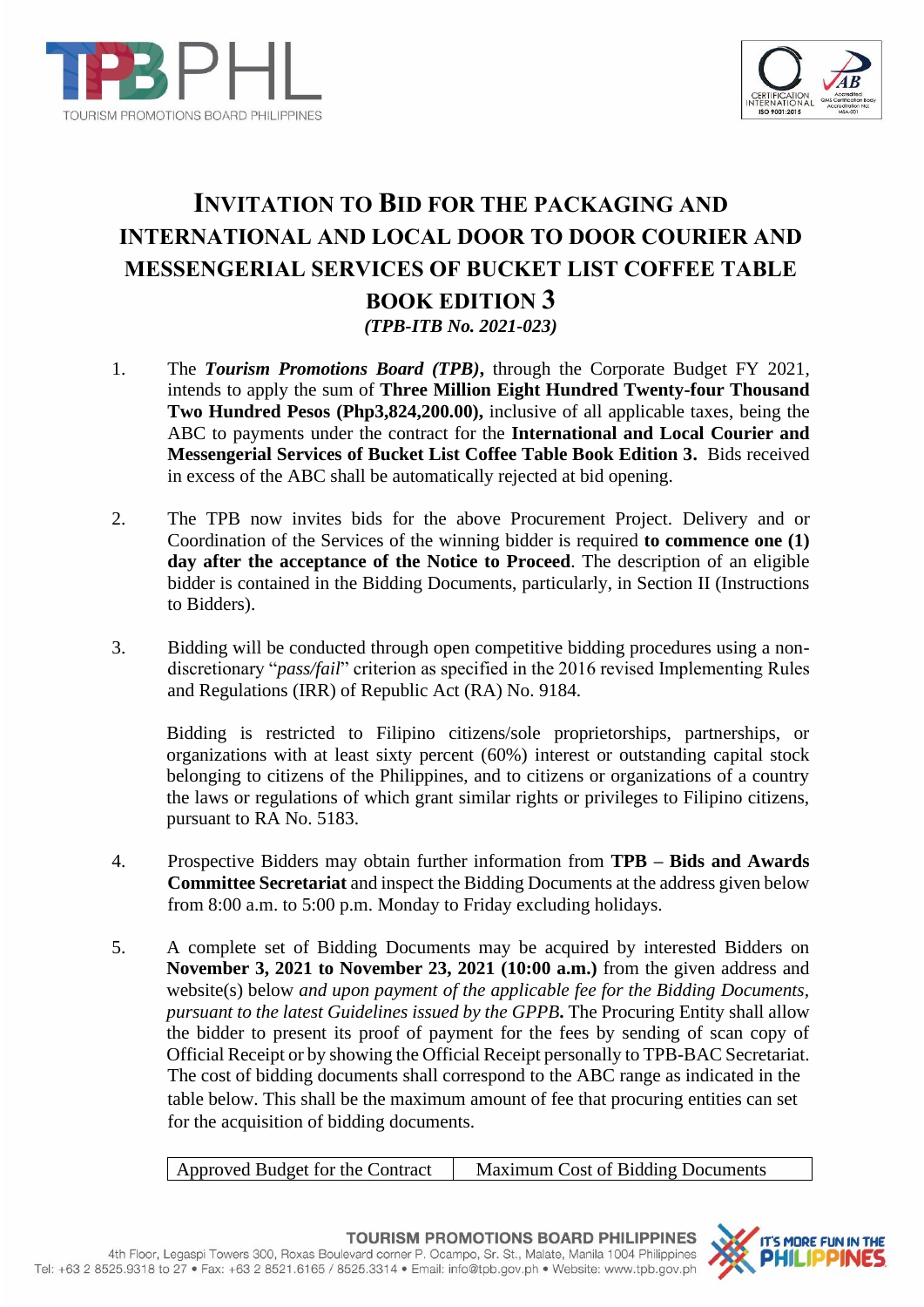|                                                            | (in Philippine Peso) |
|------------------------------------------------------------|----------------------|
| $500,000$ and below                                        | 500.00               |
| More than 500,000 up to 1 Million                          | 1,000.00             |
| More than 1 Million up to 5 Million $\vert 5,000.00 \vert$ |                      |
| Bidding Document Amount: Php 5,000.00                      |                      |

- 6. The TPB will hold a Pre-Bid Conference<sup>1</sup>on **November 11, 2021, 2:00 p.m.** through video conferencing or webcasting *via Zoom Link* which shall be open to prospective bidders
- 7. Bids must be duly received by the BAC Secretariat through online or electronic submission as indicated below, on or before **November 23, 2021, 10:00 a.m***.* Late bids shall not be accepted.

Instructions for submission of bid/proposal:

Bidders are instructed to submit in electronic bid submission, to ensure the security, integrity, and confidentiality of the bids submitted the bidders must submit their bid in **password-protected** compressed archive folder.

# **1 st Sub Folder Technical Component Folder includes the following scan copy:**

# *Class "A" Documents*

*Legal Documents*

- (a) Valid PhilGEPS Registration Certificate (Platinum Membership) (all pages); **or**
- (b) Registration certificate from Securities and Exchange Commission (SEC), Department of Trade and Industry (DTI) for sole proprietorship, or Cooperative Development Authority (CDA) for cooperatives or its equivalent document,

# **and**

- (c) Mayor's or Business permit issued by the city or municipality where the principal place of business of the prospective bidder is located, or the equivalent document for Exclusive Economic Zones or Areas; **and**
- (d) Tax clearance per E.O. No. 398, s. 2005, as finally reviewed and approved by the Bureau of Internal Revenue (BIR).

*Technical Documents*

- (e) Statement of the prospective bidder of all its ongoing government and private contracts **within five (5) years,** including contracts awarded but not yet started, if any, whether similar or not similar in nature and complexity to the contract to be bid; **and**
- (f) Statement of the bidder's Single Largest Completed Contract (SLCC) similar to the contract to be bid **within five (5) years,** contract should at least be **fifty percent (50%) of the ABC**; **and**

<sup>&</sup>lt;sup>1</sup> May be deleted in case the ABC is less than One Million Pesos (PhP1,000,000) where the Procuring Entity may not hold a Pre-Bid Conference.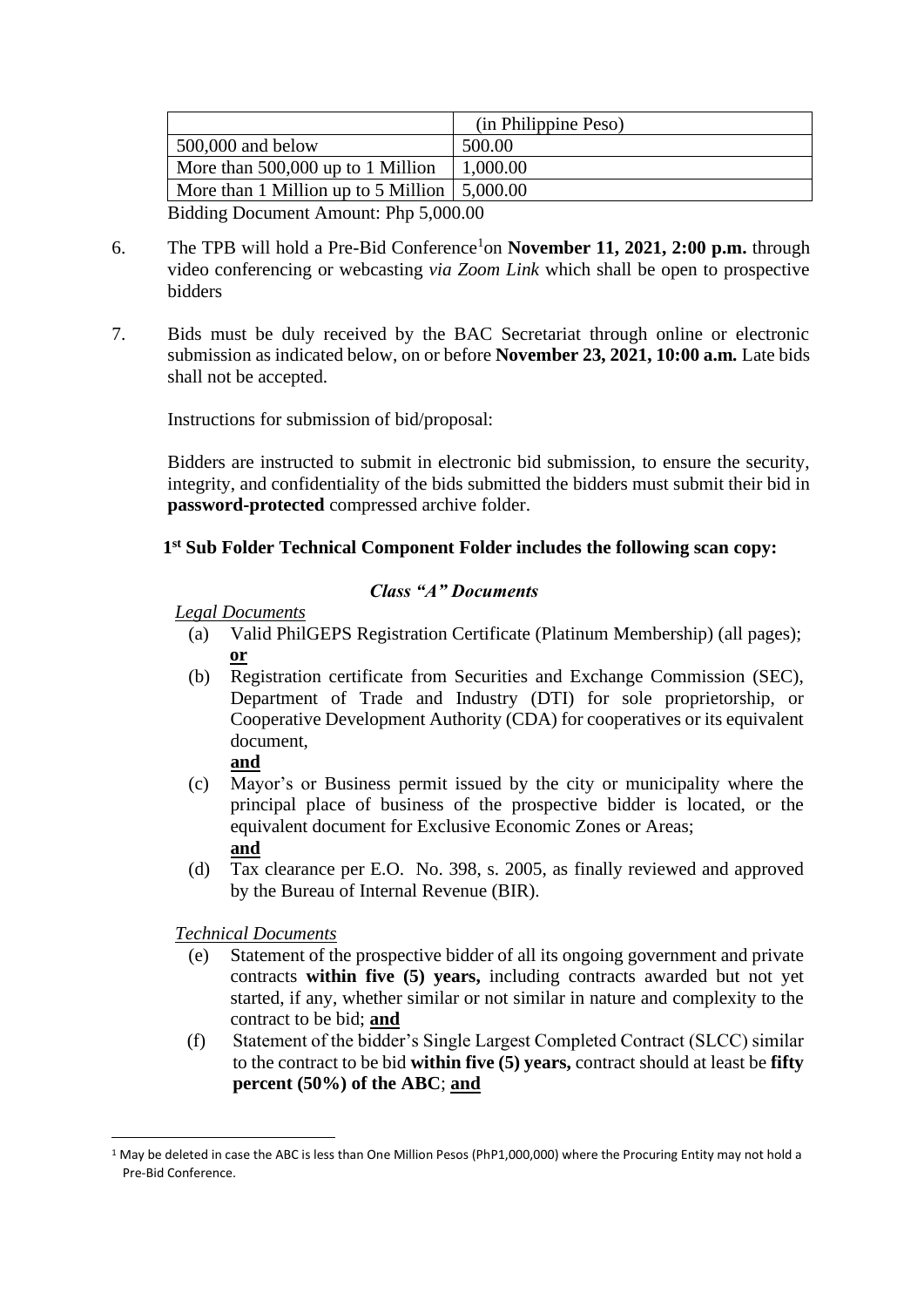(g) Bid Security. Notarized Bid Securing Declaration or Cash or cashier's/Manager's check. If in the form of a Surety Bond, submit also a certification issued by the Insurance Commission; **or**

Notarized Bid Securing Declaration; **and**

- (h) Conformity with the Technical Specifications; **and**
- (i) Notarized Omnibus Sworn Statement (OSS) Revised issue; **and** if applicable, Notarized Secretary's Certificate in case of a corporation, partnership, or cooperative; or Special Power of Attorney of all members of the joint venture giving full power and authority to its officer to sign the OSS and do acts to represent the Bidder.
- (j) The Supplier's audited financial statements, showing, among others, the Supplier's total and current assets and liabilities, stamped "received" by the BIR or its duly accredited and authorized institutions, for the preceding calendar year which should not be earlier than two (2) years from the date of bid submission; **and**
- (k) The prospective bidder's computation of Net Financial Contracting Capacity (NFCC), computation must be at least equal to ABC;

# **or**

A committed Line of Credit from a Universal or Commercial Bank in lieu of its NFCC computation.

# *Class "B" Documents*

(l) If applicable, a duly signed joint venture agreement (JVA) in case the joint venture is already in existence;

**or** 

duly notarized statements from all the potential joint venture partners stating that they will enter into and abide by the provisions of the JVA in the instance that the bid is successful.

# **2 nd Sub Folder: Financial Component Folder include scan copy of:**

- (m) Duly signed and accomplished Financial Bid Form; **and**
- (n) Duly signed and accomplished Price Schedule(s).

Please submit your electronic bid/proposal to all of the following email add: [bac\\_sec@tpb.gov.ph,](mailto:bac_sec@tpb.gov.ph) cc [soc\\_torres@tpb.gov.ph,](mailto:soc_torres@tpb.gov.ph)

Request a confirmation if your submitted bid was received.

The Bidders are also instructed to submit the hard copy of their bid proposal after the Bid Opening to TPB BAC Secretariat.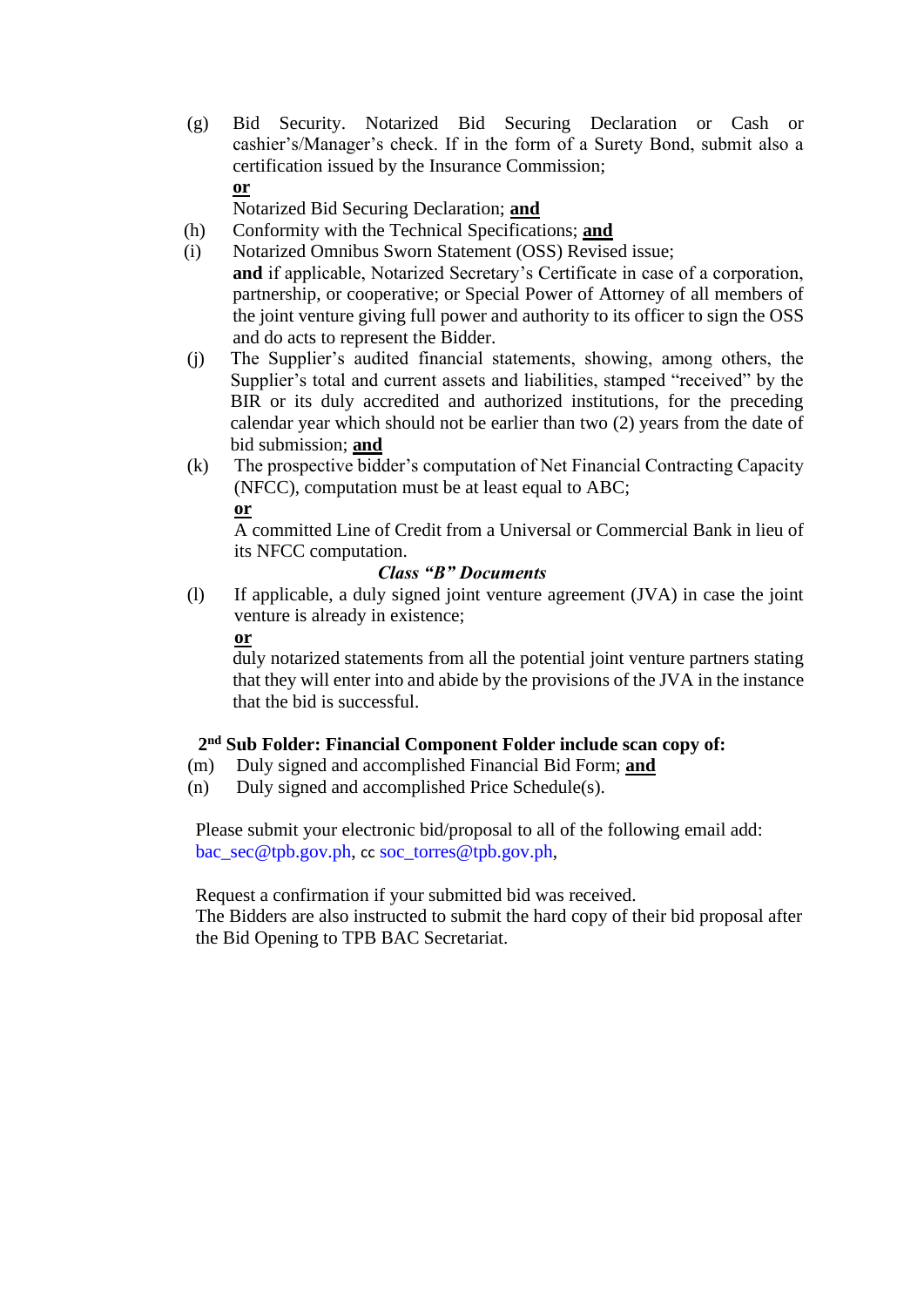

Financial Component (Mandatory Password Protected)

Suggested format for the subject title in the email for submission of Bid Proposal Documents:

File 2 File 3 File …

# **Link to Bid Proposal Documents\_ International and Domestic Courier of Coffee Table Book Edition 3 ITB No. 2021-023**

The passwords for accessing the files will be disclosed by the Bidders only during the actual opening of the bids which may be done in person or face-to-face through video conferencing, webcasting or similar technology. Bidder's representative/s are instructed to attend the Bid Proposal Opening.

The timestamp as reflected on the BAC Secretariats' official email shall be the basis of the official time the link/document is received.

- 8. All Bids must be accompanied by a bid security in any of the acceptable forms and in the amount stated in **ITB** Clause 14.
- 9. Bid opening shall be on **November 23, 2021, 2:00 p.m***.* via *Zoom Link.* Bids will be opened in the presence of the bidders' representatives who choose to attend the activity.
- 10. TPB will request the password or passcode from the bidders during the bid opening, Bidders are instructed to attend the Bid Opening.
- 11. The TPB reserves the right to reject any and all bids, declare a failure of bidding, or not award the contract at any time prior to contract award in accordance with Sections 35.6 and 41 of the 2016 revised IRR of RA No. 9184, without thereby incurring any liability to the affected bidder or bidders.
- 12. For further information, please refer to:

*Ms. Eloisa A. Romero / Mr. Socrates G. Torres BAC Secretariat, Administrative Department Tourism Promotions Board 4th Floor Legaspi Towers 300, Roxas Boulevard, Manila Tel. Nos. 02-525-7312/02 525-9318 loc. 214/215 Email at [bac\\_sec@tpb.gov.ph,](mailto:bac_sec@tpb.gov.ph) [soc\\_torres@tpb.gov.ph](mailto:soc_torres@tpb.gov.ph)*

13. You may visit the following websites: For downloading of Bidding Documents: *www.tpb.gov.ph*